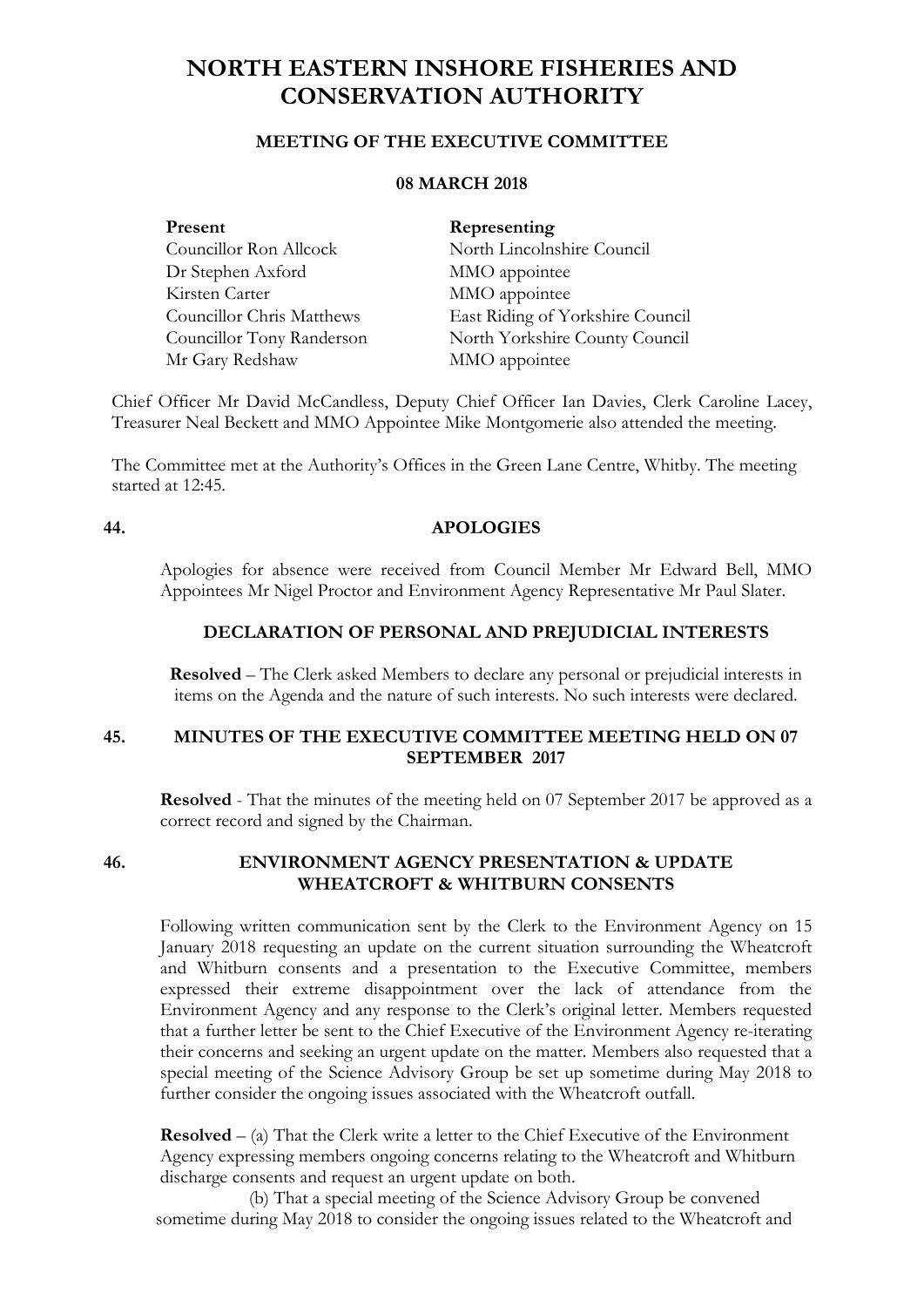Whitburn outfalls with an option for all interested Authority members to attend.

### **47. REVENUE BUDGET 2018/2019**

The Treasurer provided members with a detailed budget for new 2018/19 financial year which had been produced in line with the draft 2018 Annual Plan, Strategic Risk Register and local priorities and in consultation with senior operational staff. Members had previously agreed a total levy of  $f$ 1,200,310 at the Authority meeting held on 7 December 2017 which represented an increase, across the respective Local Authorities, of  $\text{\textsterling}38,000$ compared to 2017/2018. Members discussed the level and allocation of reserves held by the Authority which were considered prudent for mitigating against the potential risks associated with the Authority's operational activities including meeting inflationary pressures, dealing with significant mechanical breakdowns and replacing the Authority's main patrol vessel.

**Resolved** – That the draft budget presented for the 2018/2019 financial year be approved.

### **48. NEIFCA ANNUAL PLAN 2018/2019**

The Chief Officer submitted a report providing detailing the draft Annual Plan for 2018/2019. Central to the plan remained the shared national IFCA vision, national IFCA Success Criteria and high level objectives linked to the Authority's annual work programme for the forthcoming year. The Chief Officer advised that members could provide further comment up to the end of March when the final draft would be submitted to Defra to meet statutory requirements. Councillor Randerson queried whether NEIFCA could be more actively involved in the monitoring of discharge consents such as Wheatcroft. The Chief Officer advised that the Authority's funding levels would only support delivery of its statutory remit to ensure the sustainable exploitation of sea fisheries resources but officers would always provide as much support as practically possible to the Environment Agency which carried the statutory duty for monitoring such consents. Members endorsed the draft plan and agreed to submit further comment before the end of the month.

**Resolved –** Members endorsed the format of the draft plan and agreed to provide any additional comments for inclusion in the final draft before the 31 March 2018.

# **49. RISK MANAGEMENT STARTEGY & STRATEGIC & OPERATIONAL RISK REGISTER REVIEWS**

In accordance with the Risk Management Strategy an annual review had been undertaken. The Clerk and Chief Officer presented the revised Strategy to Members for their consideration and approval.

The Chief Officer highlighted some changing risks associated with NEIFCA staffing vacancies. Two senior management vacancies relating to the Scientific and land-based enforcement leads had been filled on a temporary basis by existing staff leaving two standing vacancies. The Chief Officer expected that this position would be resolved before the summer.

The Clerk provided an update on the risks associated with the replacement of the Authority's main patrol vessel including ongoing discussions with Hull University over cofinancing the project.

Dr Stephen Axford highlighted Environment Agency proposals to implement a new set of licensing restrictions on seasonal salmon fishermen operating within the Authority's district. Dr Axford sought views on how the proposals might impact the fishermen and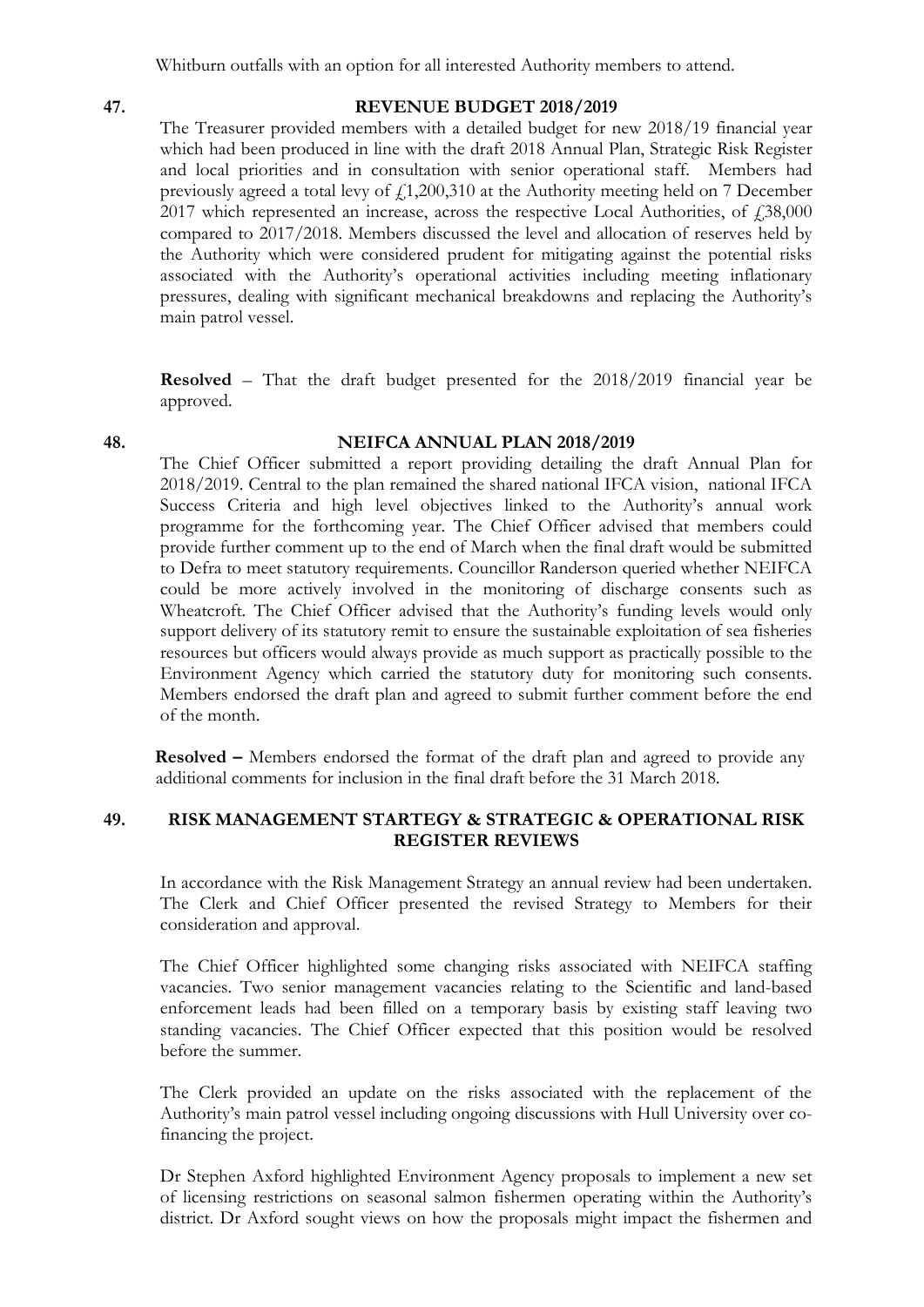potentially place additional pressure on other stocks, increasing risk. The Chief Officer acknowledged the concerns and offered to draft and circulate a response to the proposals on behalf of members.

**Resolved –** (a) That the revised Risk Management Strategy be approved and reviewed within twelve months' time.

(b) That the revised Strategic and Operational Risk Registers be approved and reviewed in six months' time.

(c) That the Chief Officer drafts and circulates a response to the new licensing proposals for submission to the Environment Agency.

# **50. NEIFCA HEALTH & SAFETY POLICY & SAFE WORKING PRACTICES 2018/2019**

The Chief Officer provided a report to inform members of the completion of the annual review of the Authority's Health & Safety provisions; a revised policy was included within the report. The Chief Officer reported that policy and provisions were reviewed continuously throughout the year at NEIFCA staffing and Senior Management Team meetings and the guidance documents represented the most current version at the time the report was written. The Chief Officer also advised that since the last review no notable incidents had occurred and that the Officer, injured on the patrol vessel, reported at the last review, had now made a full recovery to substantive duties. The Chief Officer highlighted the findings of an independent expert who had fully reviewed working practices and the supporting Health and Safety framework. The independent expert had been very complementary in his findings and made some minor recommendations which had been incorporated into the revised 2018/2019 safe working practices document.

**Resolved -** Members endorsed the revised policy and safe working practices and noted the findings and assurances of the independent expert.

### **51. NEIFCA BYELAWS UPDATE**

The Chief Officer provided a comprehensive update on all current byelaw work including the following four byelaws which had been submitted to Defra for final consideration:

XVIII Method and Area of Fishing (Netting) Byelaw 2016 XXIX Humber Estuary Fishing Byelaw 2016 XXX Automatic Identification System (AIS) Byelaw 2016 XXXI Catch Returns Byelaw 2016

Internally Officers had been considering changes to the Authority's Crustacea Conservation Byelaw regulation to include new provisions protecting egg bearing lobsters, a maximum pot frame size and incorporating existing measures contained within a separate byelaw regulation protecting 'V' notched lobsters.

Significant consideration had also been given to the development of a 'capped' commercial shellfish permit scheme and a potting effort management scheme to be drafted into a comprehensive revision of the Authority's current Shellfish Permit byelaw. The Chief Officer expected to commence informal consultation with the industry on these proposals sometime during the next two to three months.

Members discussed the work and MMO appointee Mr Redshaw queried whether permits could be issued regionally throughout the Authority's district with regional restrictions. The Chief Officer felt that this wouldn't be a realistic options given the size of the Authority's district. Dr Axford supported the need for effective effort management particularly if the new salmon management proposals led to increases in the number of pots worked.